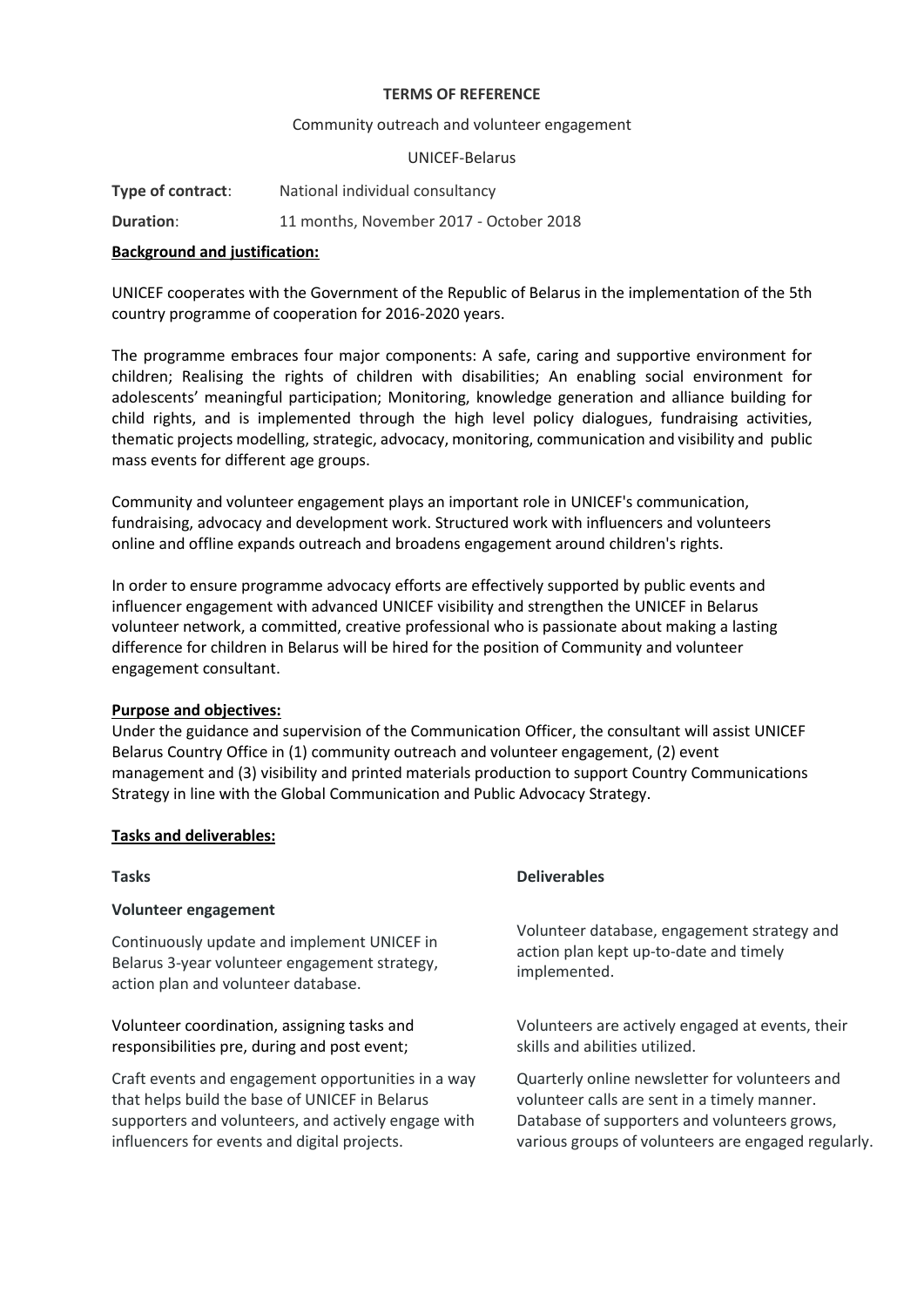## **Community Outreach**

Maintain and update the Country Office Event Plan, as well as related information on shared drives on event milestones and deliverables to meet deadlines;

Provide overall project management for four strategic events to support the achievement of their objectives;

Implement planned partnership and major office events including support in drafting of related documents, such as event outlines and agendas, save the dates, invitations, follow-up letters and managing event logistics.

#### **Visibility and printed materials production support**

Assist in preparation of technical specifications for companies and follow the production process of promotional items (folders, notebooks, merchandise, etc.) for visibility and event purposes;

Identify, liaise and manage vendors and suppliers for visibility and related materials.

Event plan includes key events and milestones for the office and is kept up-to-date.

Events are implemented smoothly, with budgets and workplans adhered to.

Events are carried out as planned, with analysis and follow-up done in a timely manner.

Production timelines are respected, budgets adhered to and quality products produced in full compliance with UNCIEF brand book.

### **SUPERVISION, WORK RELATIONS & OVERSIGHT**

The consultant will report to Communication Specialist for direct supervision. They will work in close cooperation with Programme Specialists, as will as Deputy Representative, Representative.

## **TRAVEL**

Travel will be required. Exact locations and the schedule of activities will be defined by UNICEF in Belarus. Travel expenses will be covered in accordance with UNICEF DSA rates.

#### **PAYMENT CONDITIONS**

Remuneration amount will be based on the qualification of the consultant and will be paid monthly upon certification of deliverables.

#### **UNSATISFACTORY PERFORMANCE**

Payment of fees to the Contractor under this contractor, including each installment or periodic payment (if any), is subject to the Contractor's full and complete performance of his or her obligations under this contract with regard to such payment to UNICEF's satisfaction, and UNICEF's certification to that effect.

UNICEF reserves the right to withhold all or a portion of payment if performance is unsatisfactory, if work/outputs is incomplete, not delivered or for failure to meet deadlines. All materials developed will remain the copyright of UNICEF and that UNICEF will be free to adapt and modify them in the future. This ToR is an integral part of the contract (SSA) signed with the consultant.

#### **QUALIFICATIONS OR SPECIALIZED KNOWLEDGE/ EXPERIENCE REQUIRED**

#### **Education**

At least a Bachelor's degree in communication, project management, international relations, marketing or a related field.